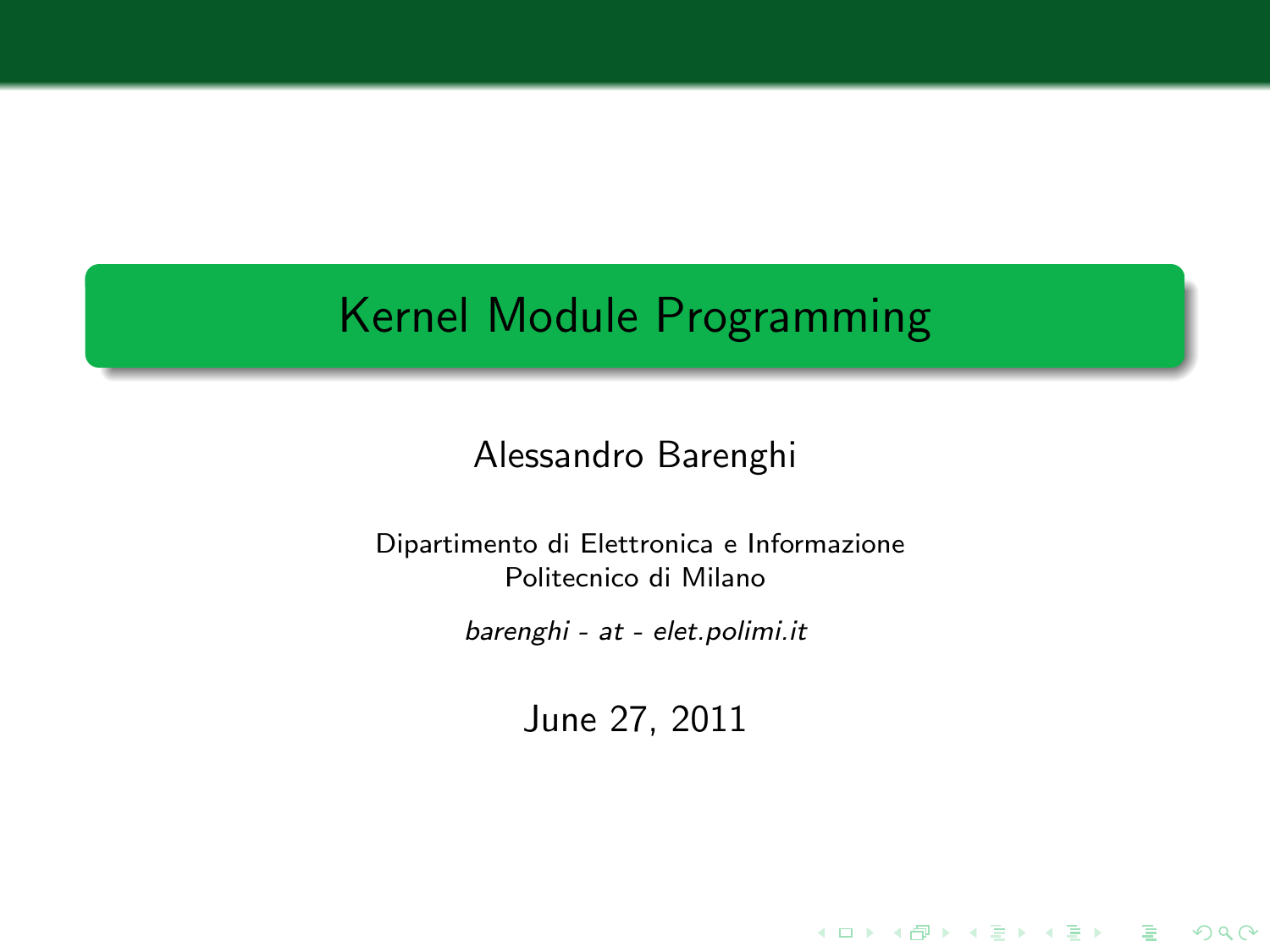

### By now , you should be familiar with...

- System administration and userspace system programming
- Network administration and userspace network programming

K ロ ▶ K @ ▶ K 할 X X 할 X | 할 X 10 Q Q

• Basic Linux kernel module programming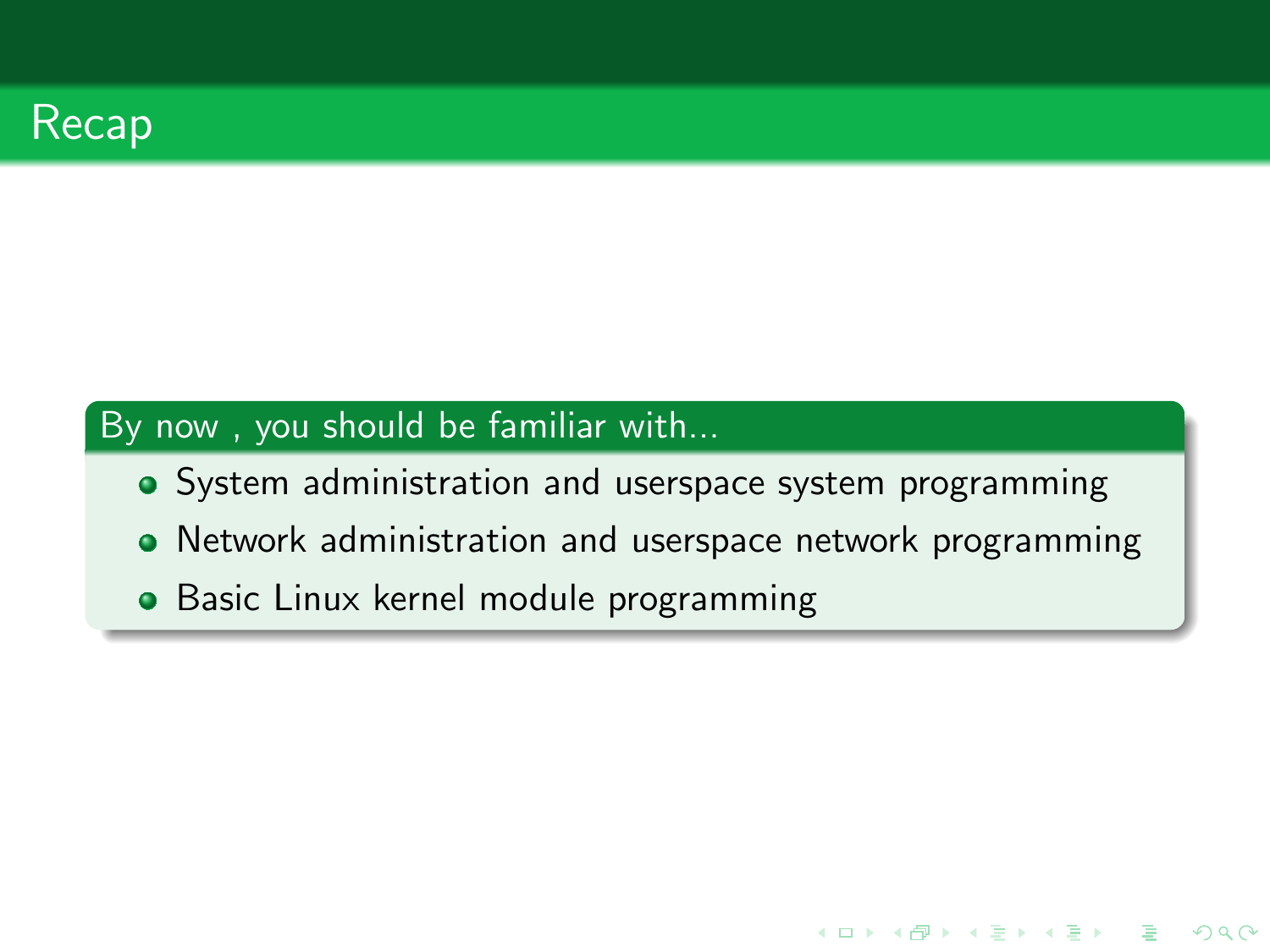## Lesson contents

#### **Overview**

• Wait-free synchronization mechanisms

K ロ > K @ > K 할 > K 할 > → 할 → ⊙ Q @

- **•** Netfilter internal structure
- A new match rule for Netfilter
- A new target for Netfilter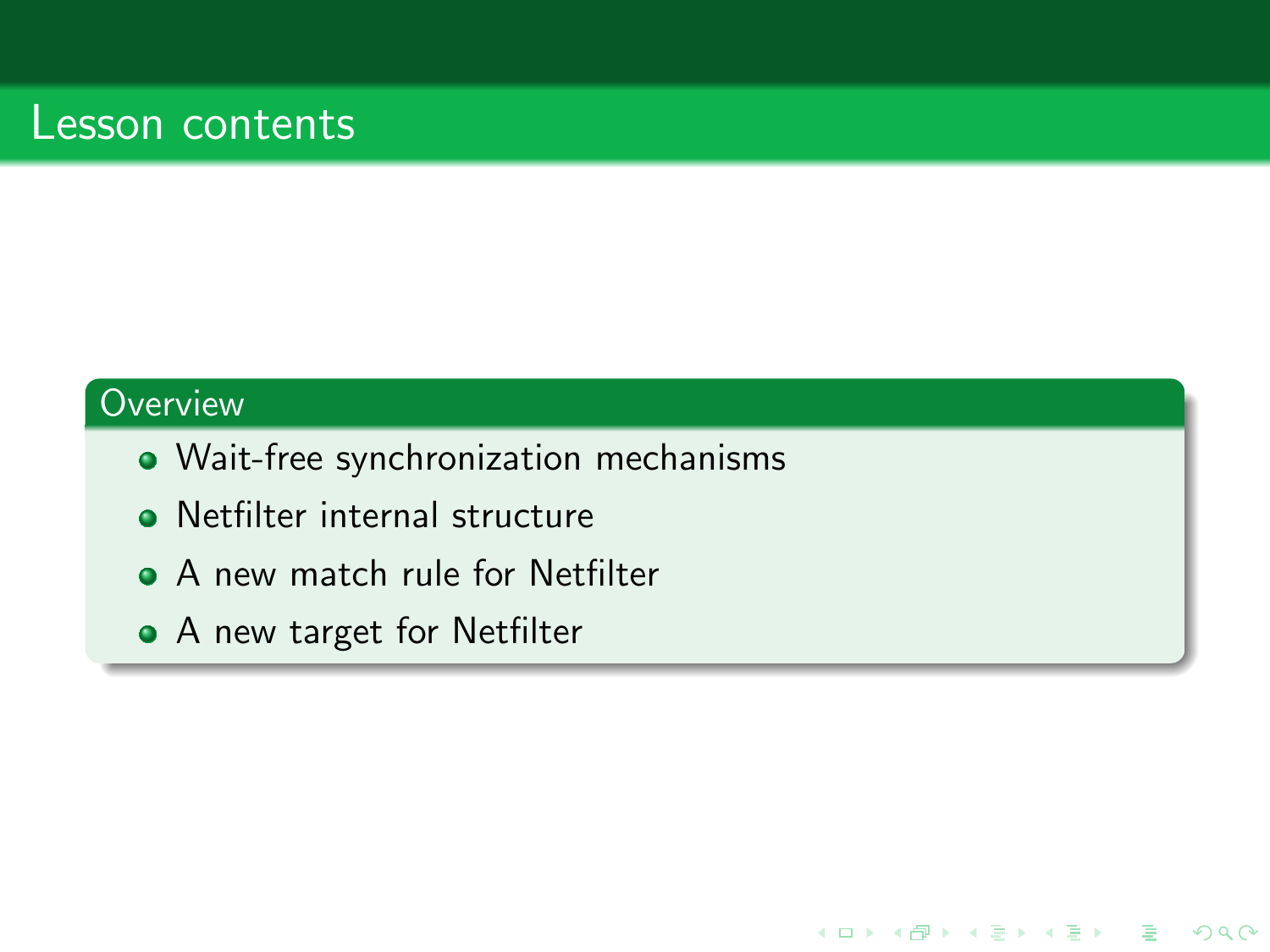## Lock- and Wait- freedom

### **Overview**

- In synchronization mechanisms, a key issue is preventing deadlocks
- In case a mechanism warrants that every entity accessing the protected region will gain access eventually, it is called lock-free
- In case the access will necessarily happen within a bounded number of steps, it is also wait-free
- Lock-freedom warrants that a system will not hang, wait-freedom that noone will starve
- Only a few wait free algorithms are known in literature: we will tackle circular buffers and read-copy-update mechanisms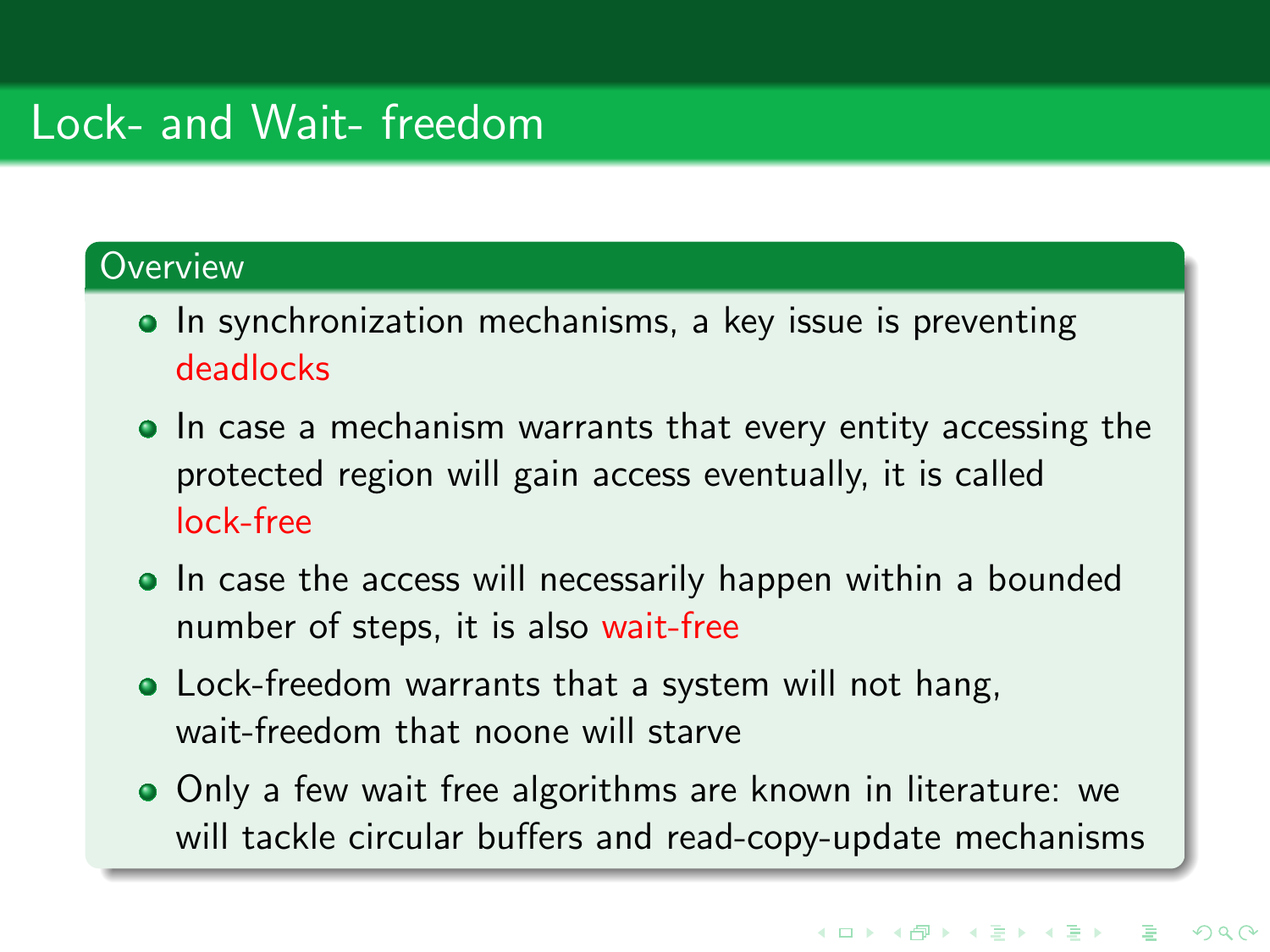# Circular buffers

### **Overview**

- Circular buffers are a memorisation structure which can be accessed in a lockless, wait-free fashion
- The key idea is that a memory buffer is represented as circular instead of linear
- This implies that writing beyond the end of the buffer starts writing back from the beginning
- The most common implementation involves two cursors, one pointing to the beginning of the valid data, the other to the end
- Key element : can be implemented even without atomic variables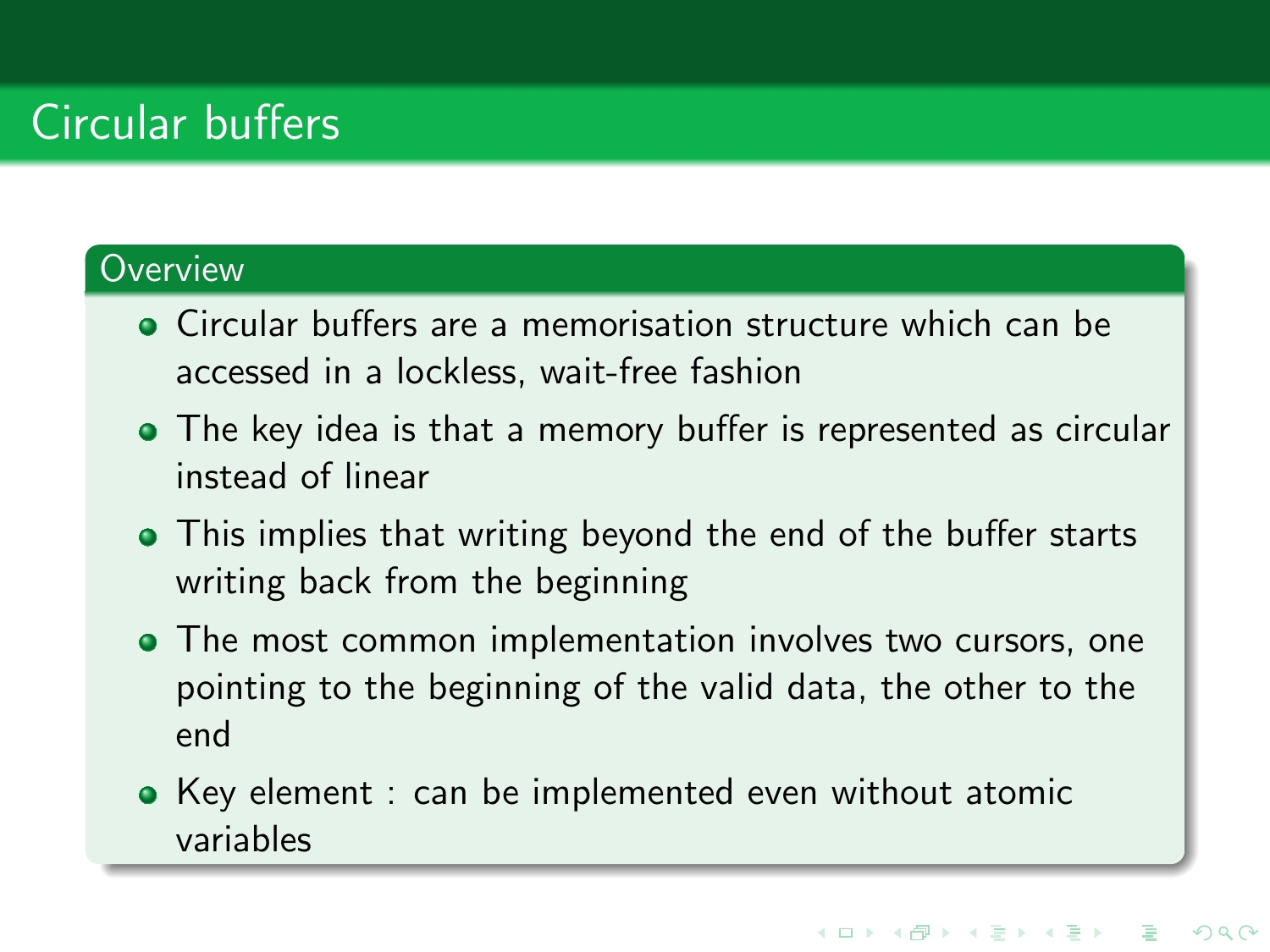# Circular buffers

#### Issues and solutions

- Only one reader or writer is admitted to the structure
- There is an issue when the buffer is completely full as start and end pointers will be in the same position as the empty buffer
- Some viable solutions are:
	- Use indices instead of pointers: no extra variables, costs a  $modulo$  operation each access<sup>a</sup>
	- Use a fill counter: needs only an additional variable but is a pain to track it properly
	- Always keep one cell open: lose an element, without any other overhead (chosen in Linux kernel implementation)

 $a<sup>a</sup>$  may not be that slow if the modulo is  $2<sup>n</sup>$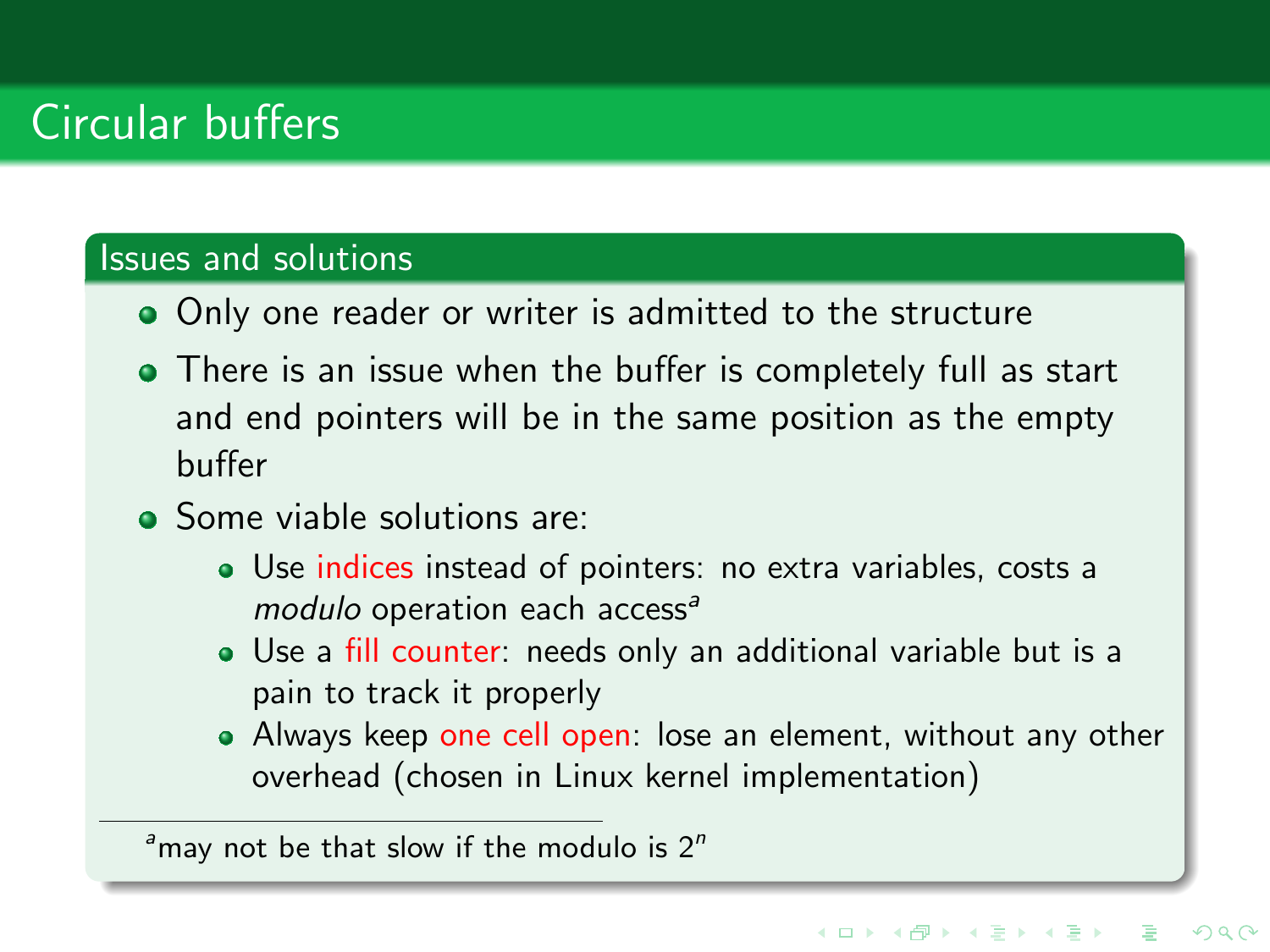# Circular buffers

### Linux Kernel implementation

- Implementing a circular buffer is rather straightforward, any plain implementation will work
- Linux kernel offers a standard three pointer structure to uniform the implementation in circ\_buf.h
- The header also includes a couple of helper macros
	- CIRC CNT : returns the used space in the buffer
	- CIRC SPACE : returns the free space in the buffer
	- CIRC CNT TO END : returns the used slot count up to the (linear) end of the buffer
	- CIRC SPACE TO END : return the space count up to the (linear) end of the buffer

**KORKAR KERKER ST VAC**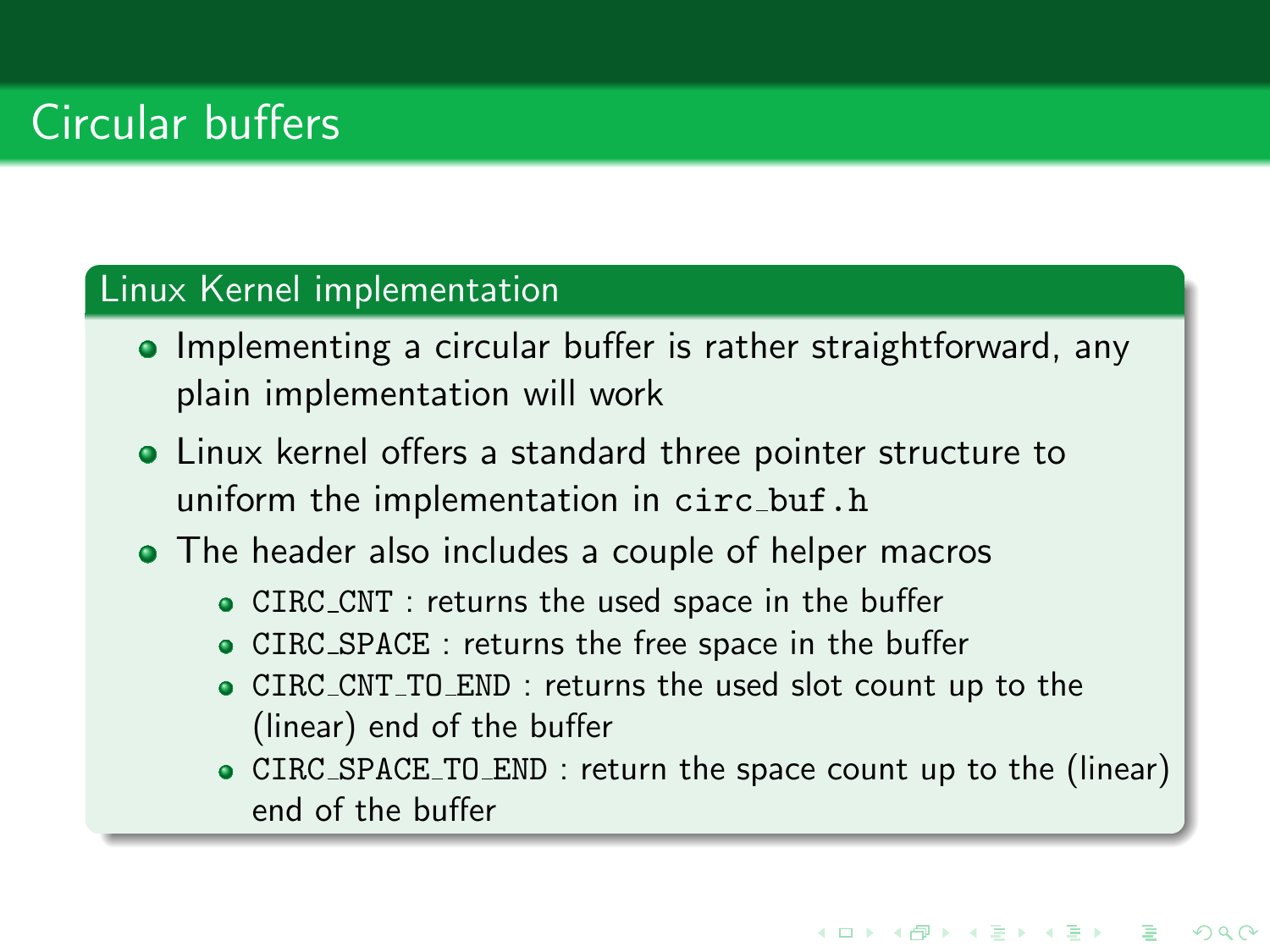### **Overview**

- Fully lockless read for many readers and wait-free write is achievable via Read-Copy-Update constructs
- RCUs are a relatively recent (2006) strategy to avoid update conflicts on a shared variable
- They are now implemented in both the Linux kernel and as a user space available library liburcu

**KORKAR KERKER ST VAC** 

• The key idea is to decouple the writing phase from the removal of the old data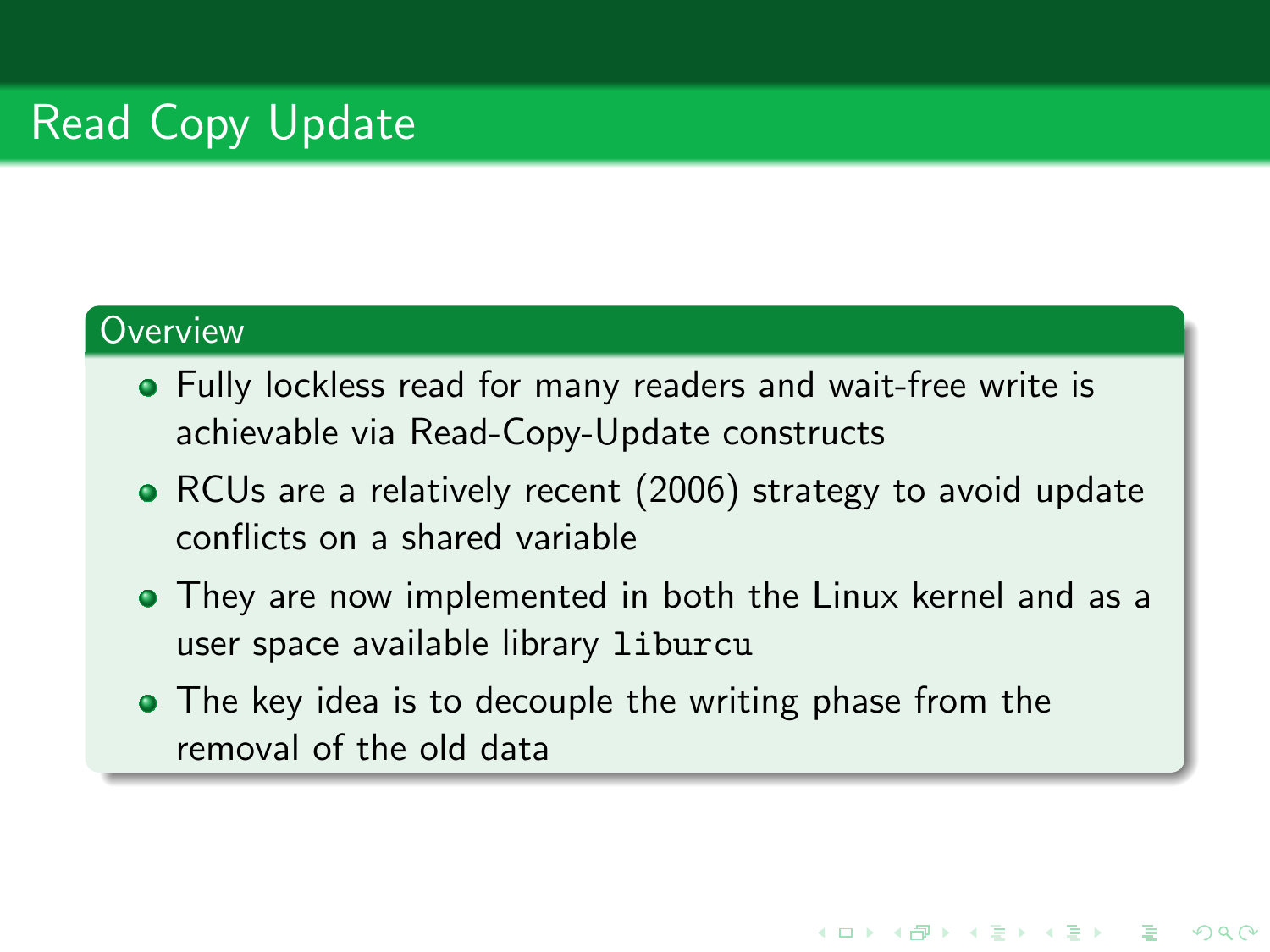#### Roles

• In the regular working of RCUs there are three key roles :

- Reader: The reader needs to access the latest, fully written data: it is the one effectively locking the data
- Updater: The updater needs to change the data: it is allowed to do so on a shadow copy
- Reclaimer: The reclaimer is in charge of swapping the old data with the fresh ones only when there are no longer any readers locking the old

**KORKAR KERKER ST VAC** 

As the readers are provided a lock on the last, fully updated, copy of the data, no risks of read hazards are possible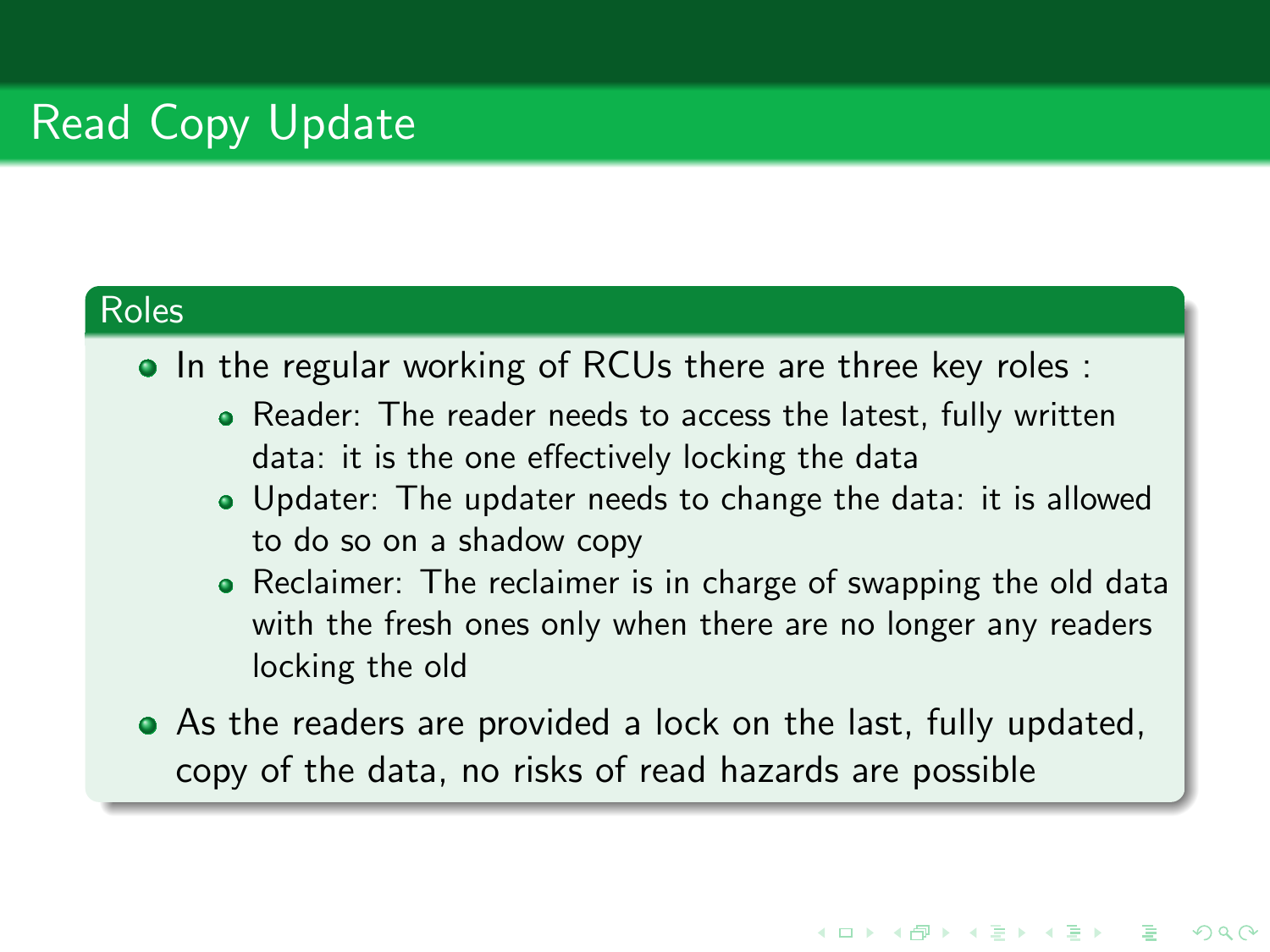### Pros and Cons

- RCUs provide a very fast, lockless, read access to many readers, even in concurrency,
- It is critical that only a single updater acts at a time
- The locking taken by the updater is no big deal, since the update is warranted to be wait free
- The whole structure can be implemented without the use of atomic variables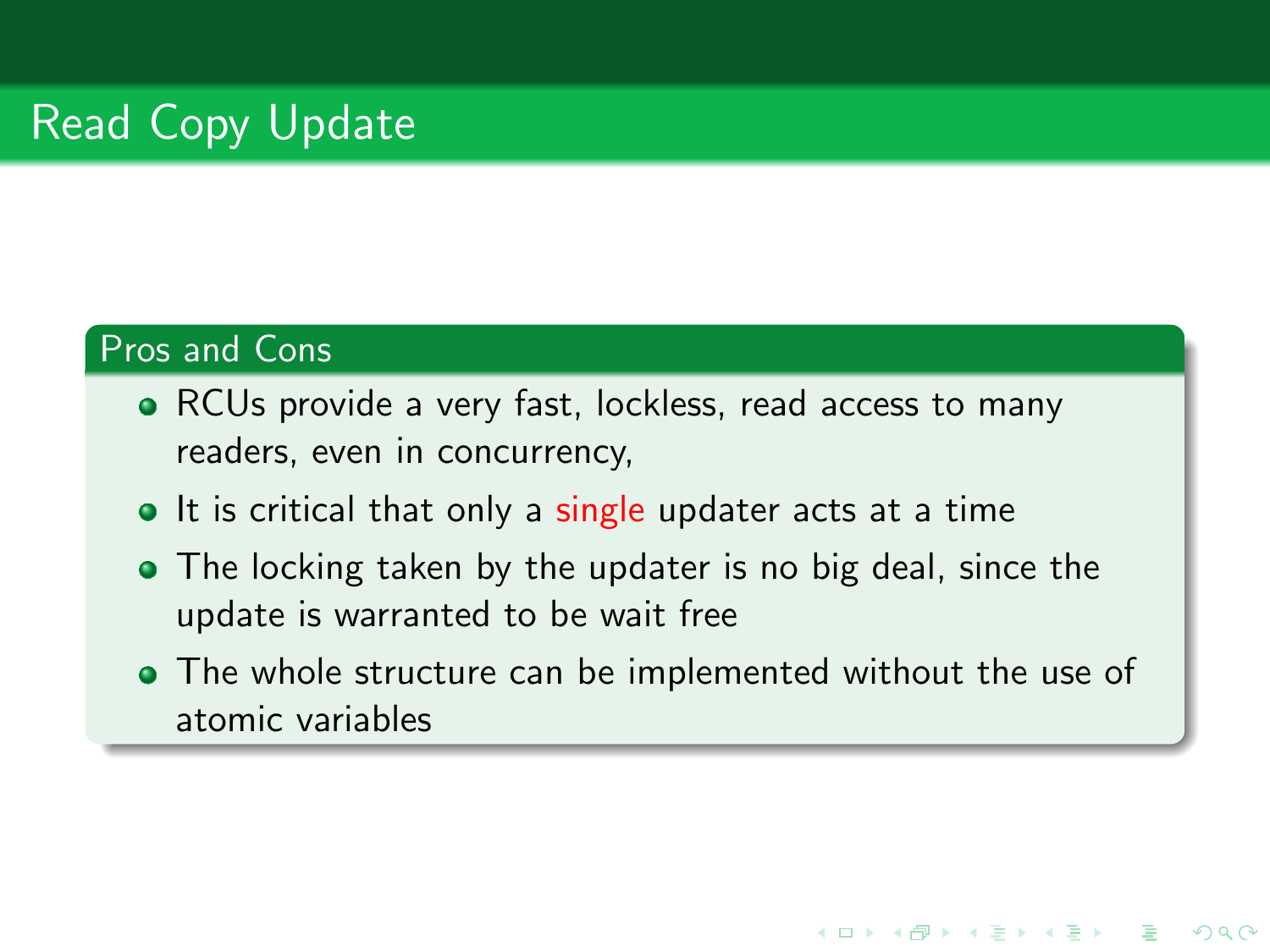#### Linux Kspace RCU

The Linux kernel offers a full fledged, simple RCU API:

- rcu read lock() / rcu read unlock() allow the readers to assert a lock on a specific version of the data
- rcu\_dereference() and rcu\_assign\_pointer() allow the updater to access properly the data to be updated
- synchronize rcu() Allows to wait until all the pre-existing RCU read critical sections have completed
- call\_rcu() Sets up a callback function to be invoked when all the read locks expire : this allows the updater to move on with other tasks leaving the RCU update safely in background
- The same APIs are available in both garden variety and soft IRQ blocking flavour via adding a bh suffix to the call name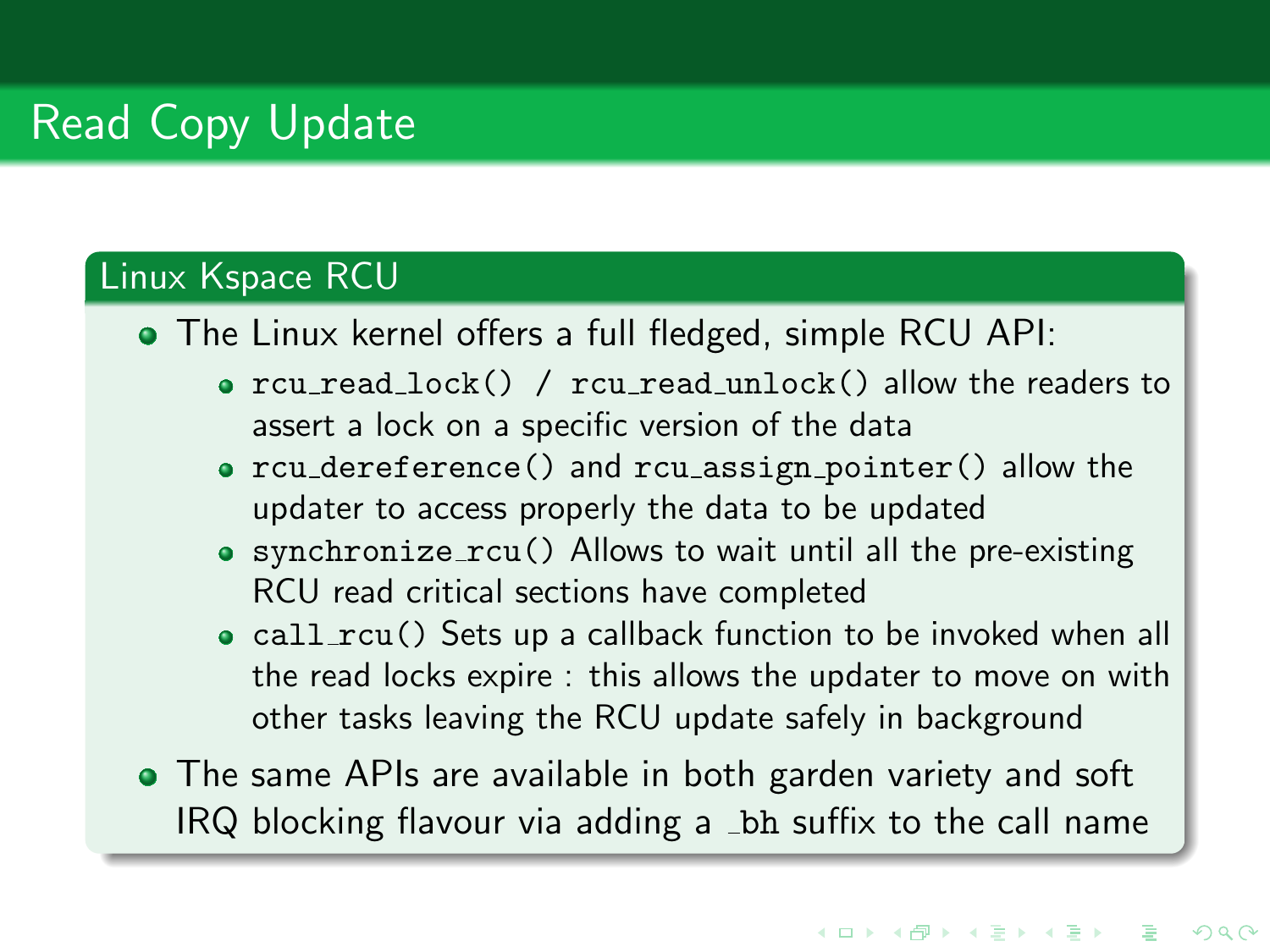#### Linux Kspace RCU Visual summary



K ロ ▶ K @ ▶ K 할 ▶ K 할 ▶ | 할 | © 9 Q @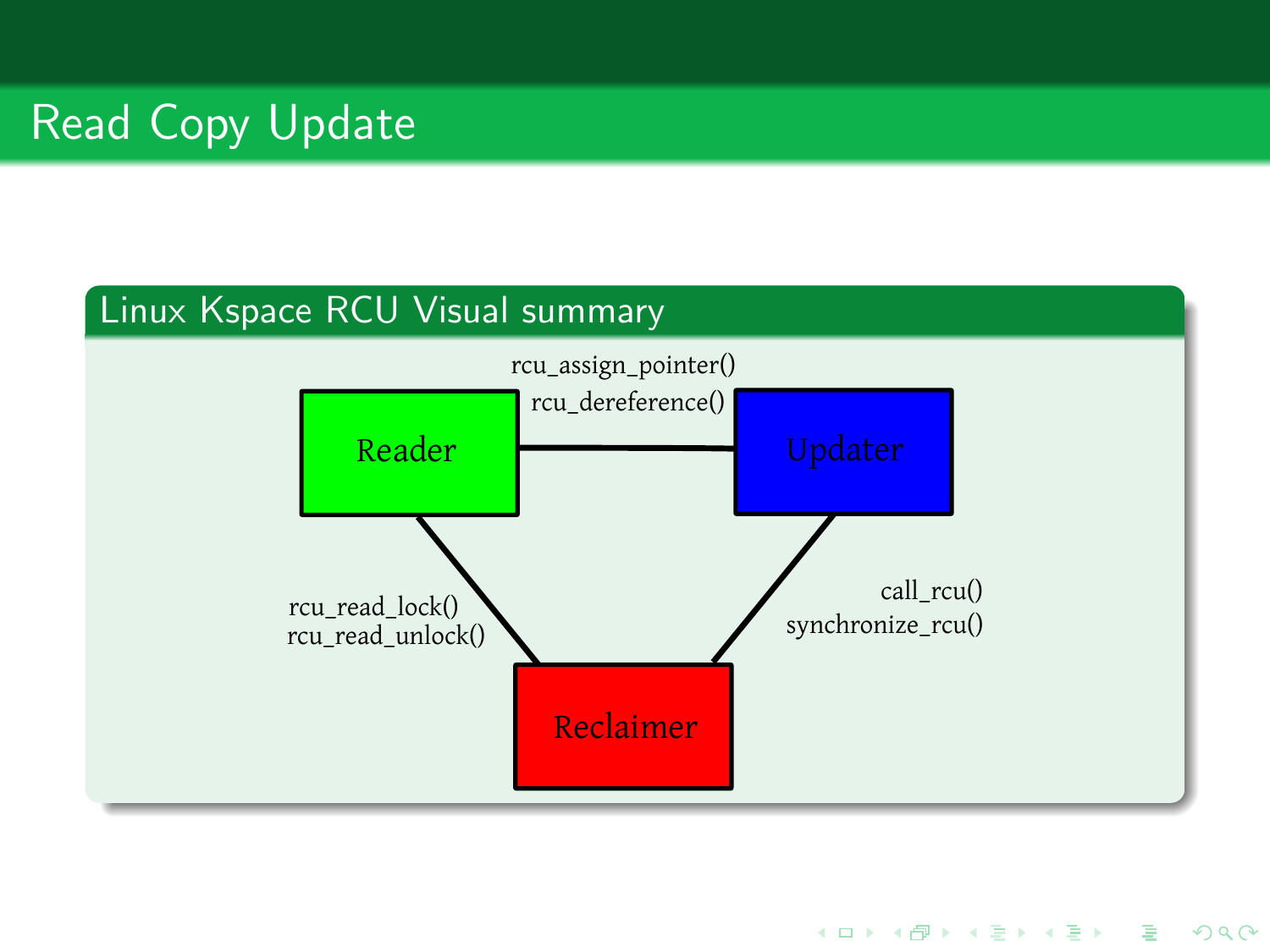#### Firewalling from the other side

- On kernel side, the netfilter structure is practically represented by five hooks
- Each hook corresponds to one of the five fundamental tables we have seen in the firewalling and NAT lessons
- It is possible to directly bind to one of the five fundamental hooks...
- or to modularly add a match or a target rule (more flexible, more reusable)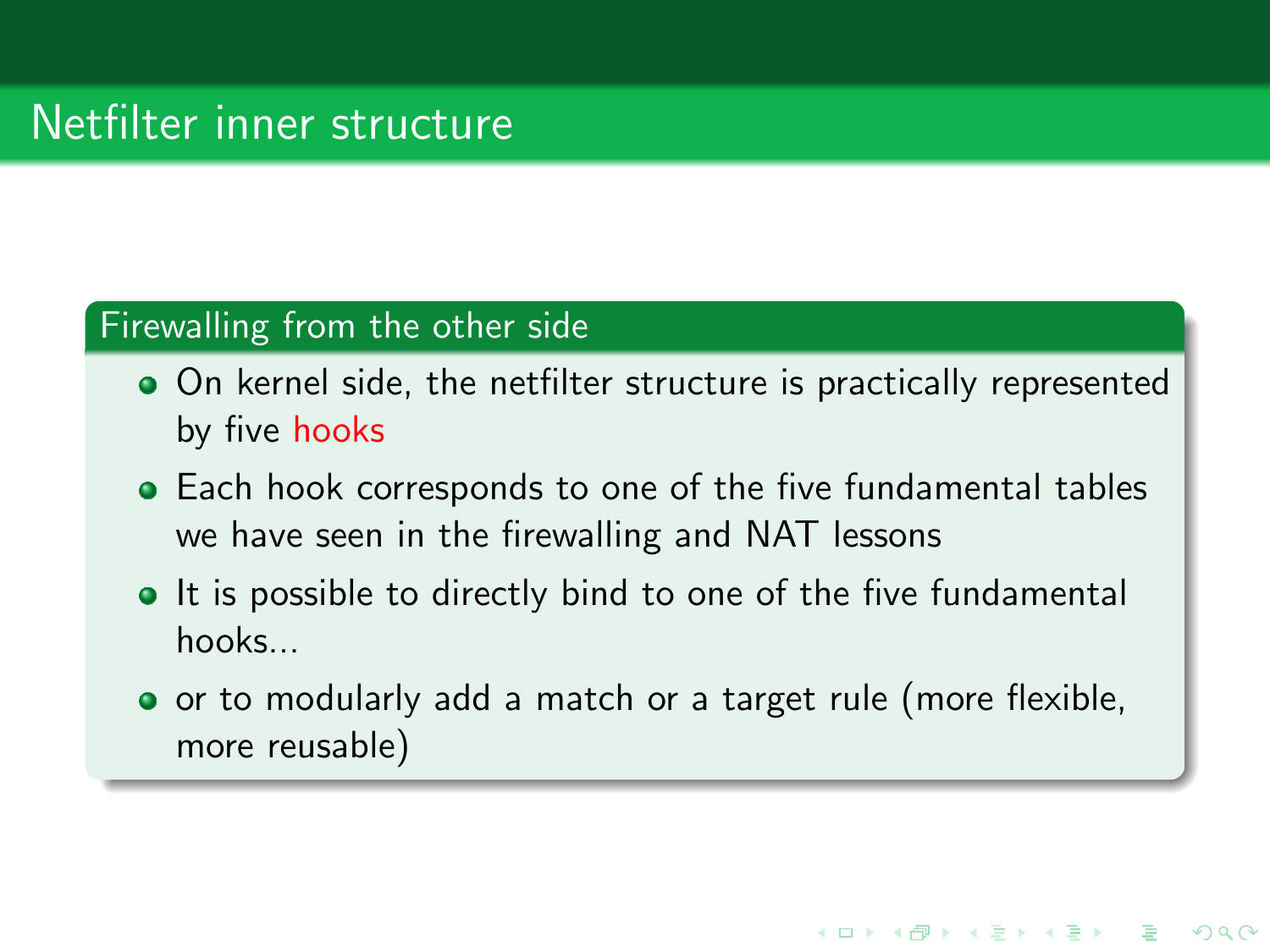#### Adding matches and targets

- In order to add a new match or a new target, the new Netfilter tables provides proper registration/deregistration functions
- All the functions related to the newest Netfilter tables are prefixed with the  $xt_$  prefix
- These functions act on IPv4 and IPv6 likewise , as on any other transport protocol which will be implemented in future
- The full description of the new match/target is provided via a static structure which must be filled prior to registering the module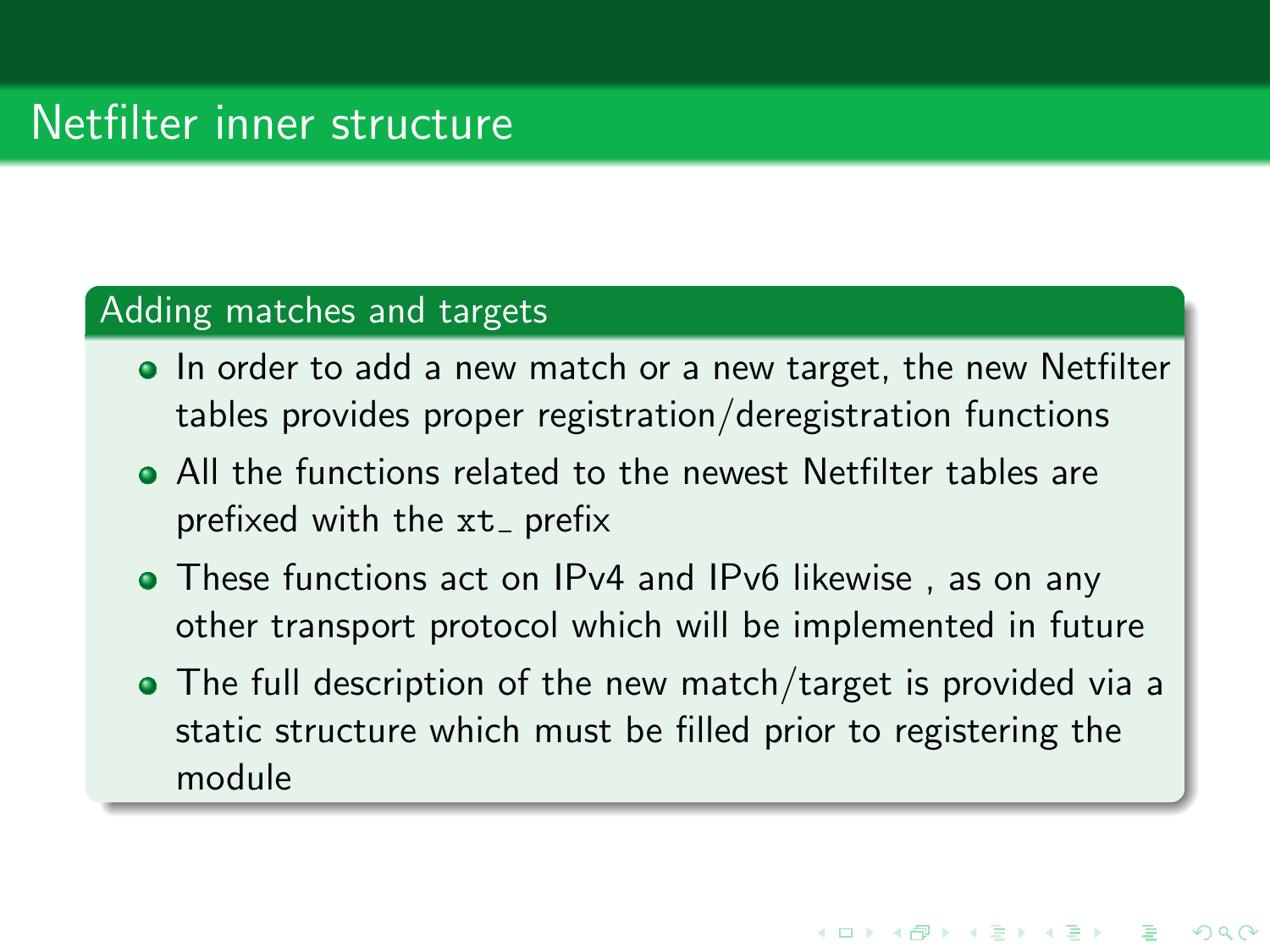### Roles

- After the last reengineering, there is a strict splitting among the roles of matches and targets
- Matching rules should only check if a particular condition is true or false and return the result without affecting the packet
- Target rules are only allowed to perform actions on a packet (mangle it, derive informations, log, blink leds) but should act on any packet buffer passed to them
- The packets are handled in the form of a C union sk\_buff which is passed by reference to both matchers and targets
- Each rule added to a hook invokes at first the matching function and, if it returns true, it calls the corresponding target function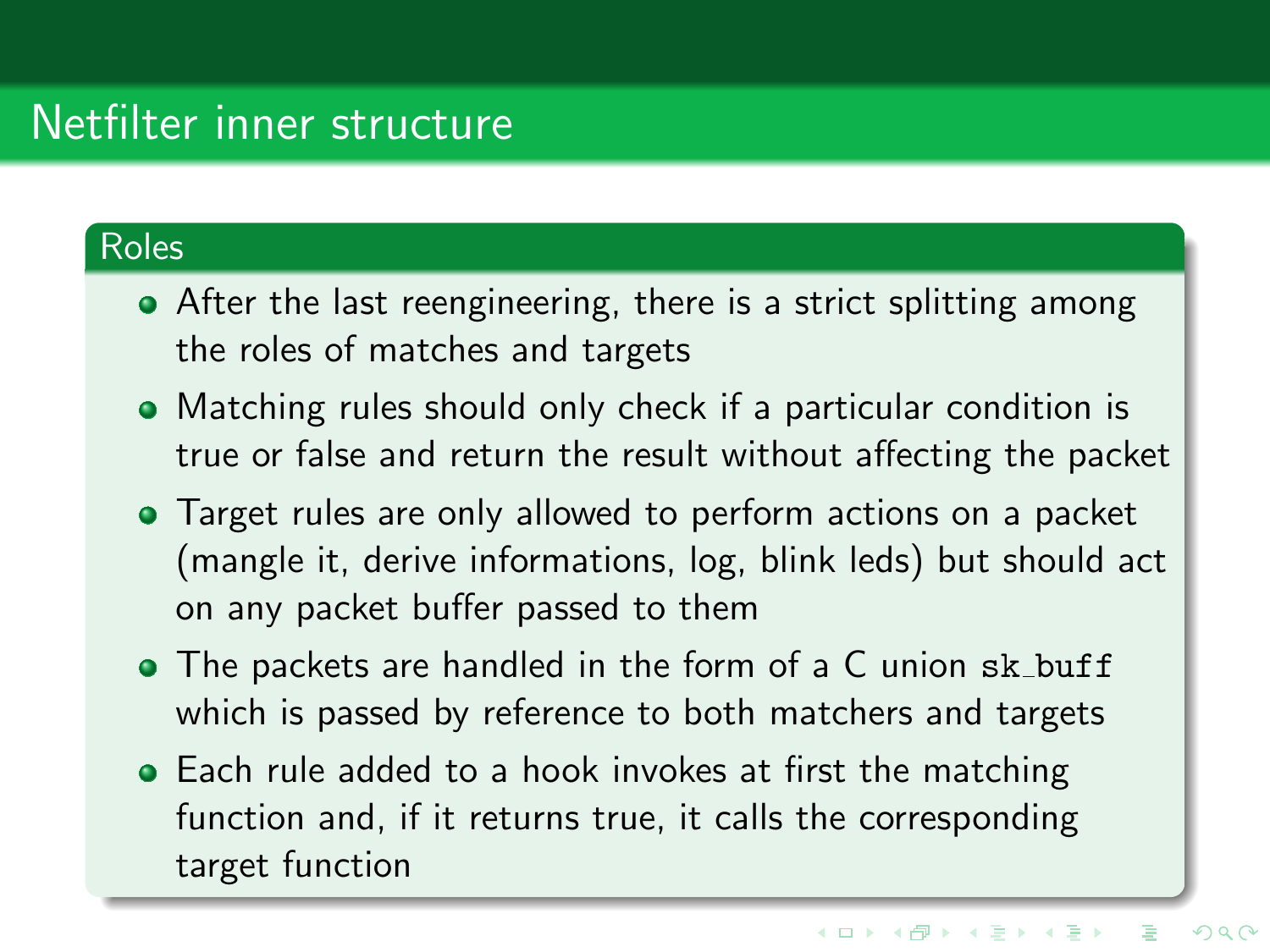#### Rule Codes

- In order to perform actions on the packets, other that mangling, the target main function should return one of the following rule codes:
	- NF ACCEPT: Accept the packet and send it further up (or down) the network stack
	- NF DROP: drop the packet instantly
	- NF REPEAT: repeat the hook function from scratch
	- NF STOLEN: similar to NF DROP but the packet effectively vanishes from the counters<sup>a</sup>
	- NF QUEUE: queue the packet to userspace via Netlink
	- XT CONTINUE: continue to the next rule in the hook

<sup>a</sup>it is assumed that the programmer takes care of the packet memory area from there onwards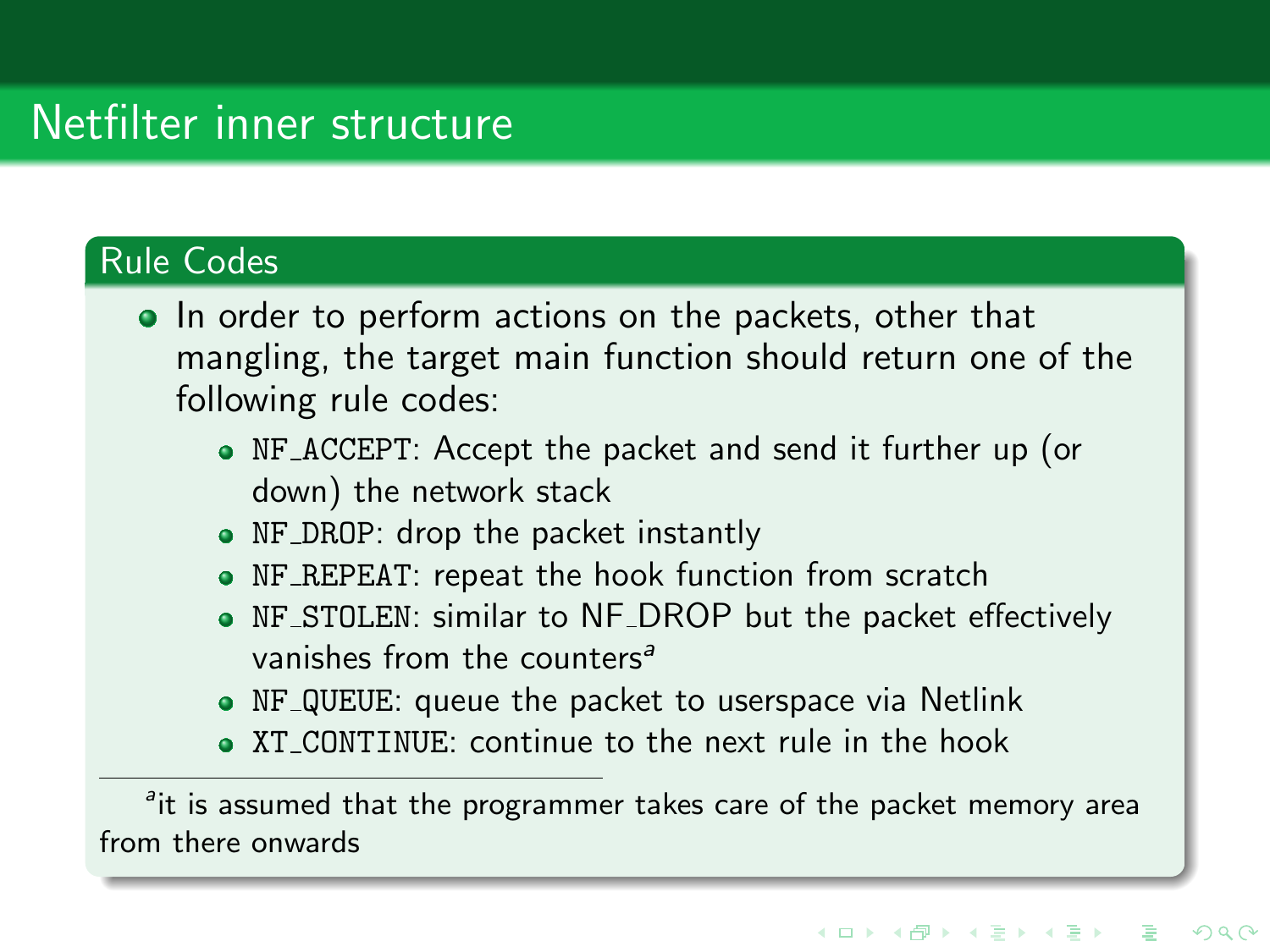# A matching rule

#### Registering the matcher

- A new matching rule can be registered and unregistered via the xt\_register\_match and the xt\_unregister\_match functions
- Both functions accept a xt match structure containing:
	- name: the string which will be recognised after the -m option of the iptables command
	- revision: the version of the matcher
	- family: the family of protocols on which the matcher acts (NFPROTO UNSPEC)
	- **•** match: the function pointer to the matching function
	- matchsize : the size of the matching function
	- me: field set to the macro THIS MODULE if the match is intended to be compiled as such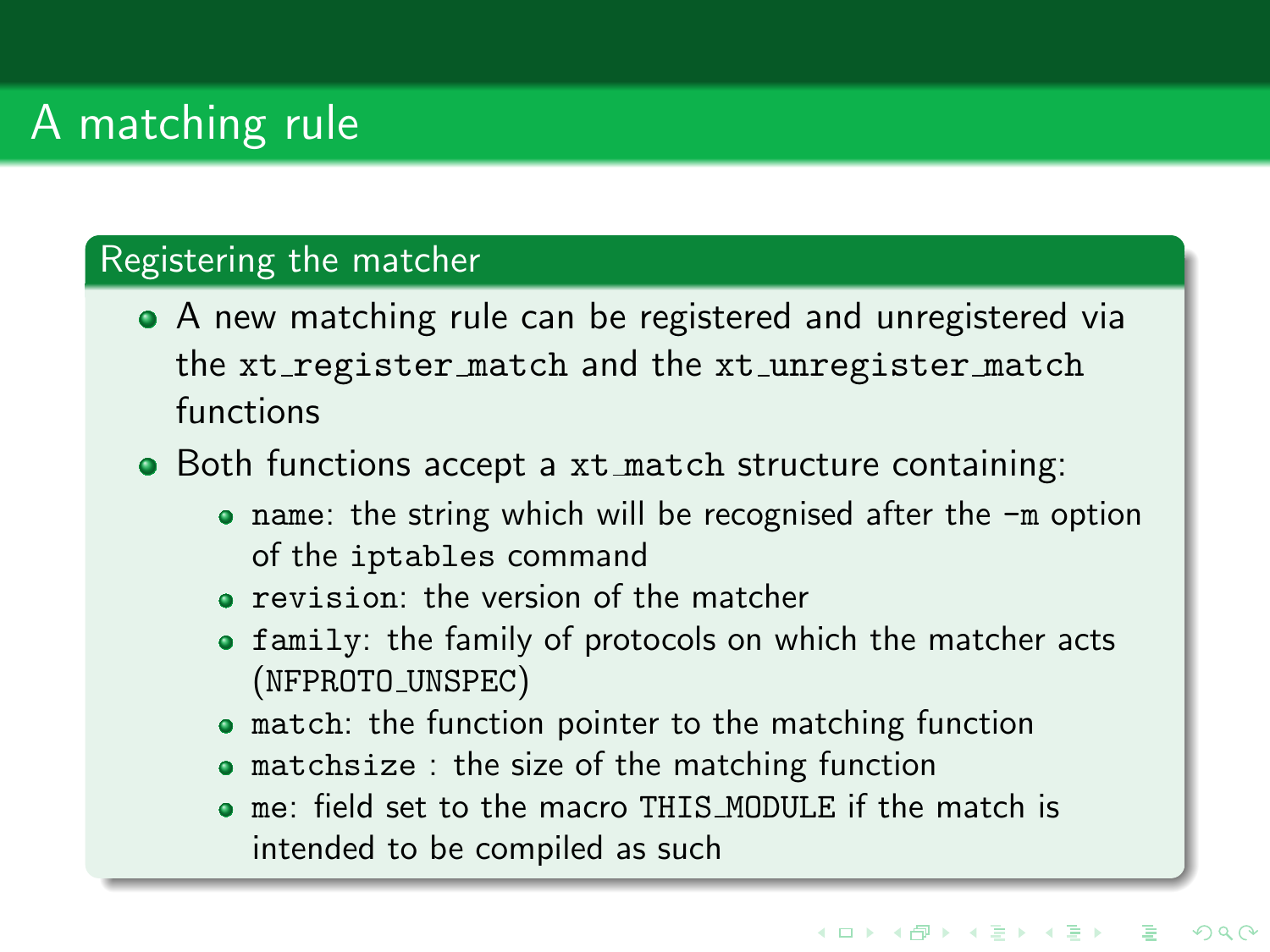## A new target

### **Structure**

- A new target function should be able to handle packets from every protocol it is registered for
- The main role of a target function is usually to either mangle the packet (f.i. TTL modifications) or to collect statistics
- It is a good praxis to register targets with a name fully in capitals, in order to distinguish them from the matching modules
- Remember to recompute checksums in case the packet has been mangled or it will not be considered valid afterwards